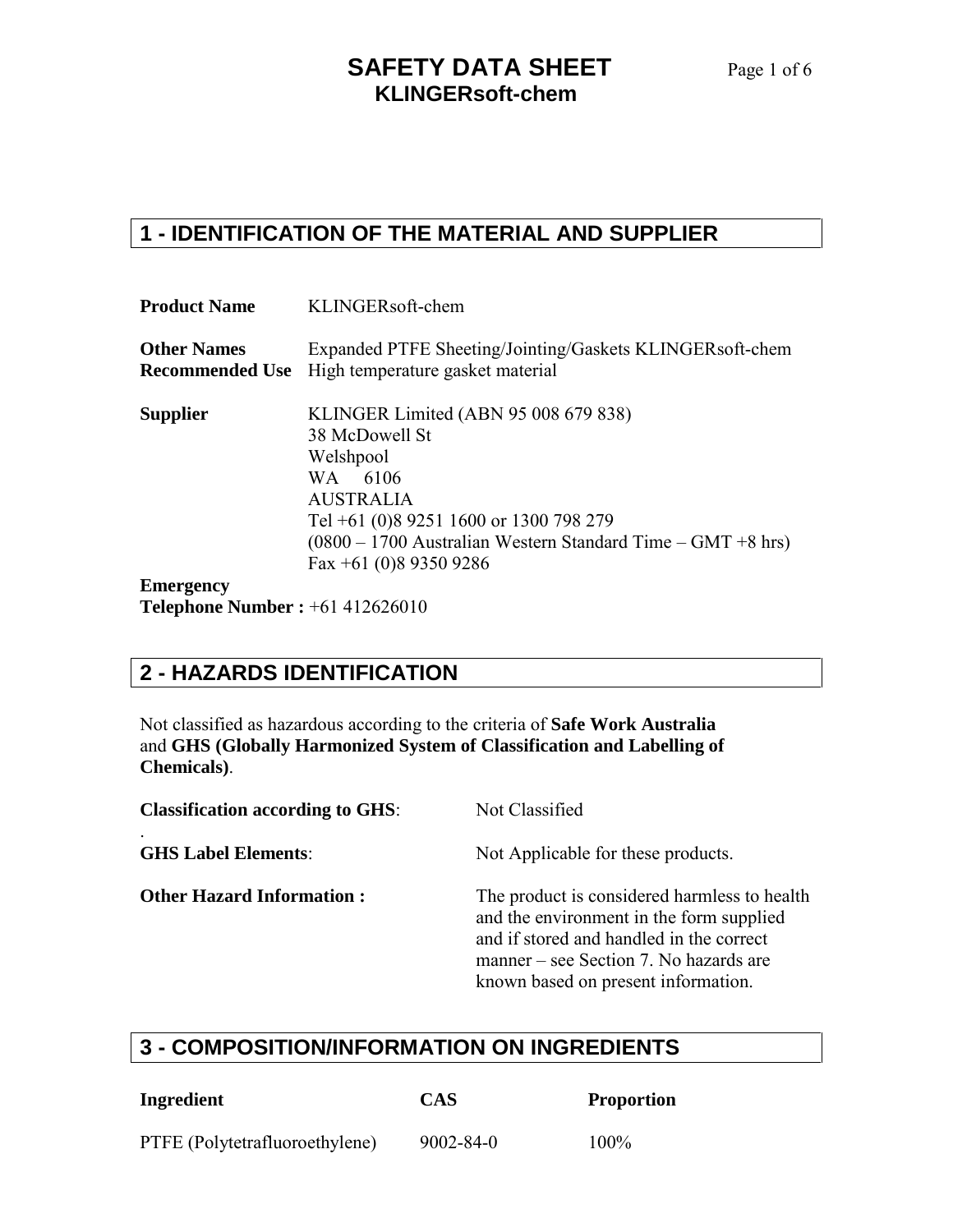#### **4 - FIRST AID MEASURES**

| <b>Inhalation</b> | Dust arising from working the product should be treated as<br>nuisance particulate material. Inhalation of dust may cause<br>irritation to the mucous membranes and upper respiratory tract.<br>Movement of exposed individual to fresh air is recommended.<br>When material is heated to above $300^{\circ}$ C thermal decomposition<br>begins to occur. Thermal decomposition products of fluorinated<br>products may cause polymer fume fever with flu-like symptoms<br>which subside within 36 to 48 hours |
|-------------------|----------------------------------------------------------------------------------------------------------------------------------------------------------------------------------------------------------------------------------------------------------------------------------------------------------------------------------------------------------------------------------------------------------------------------------------------------------------------------------------------------------------|
| <b>Skin</b>       | Generation of dust may cause mechanical abrasion. Wash skin<br>with soap and water. Launder heavily contaminated clothing before<br>reuse. Seek medical advice if irritation develops.                                                                                                                                                                                                                                                                                                                         |
| Eye               | May cause mechanical irritation in contact with eyes. Remove<br>small solid particles and rinse with water for a minimum of 15<br>minutes. In all cases of eye contamination it is a sensible<br>precaution to seek medical advice.                                                                                                                                                                                                                                                                            |
| <b>Ingestion</b>  | Not hazardous. Not a likely source of exposure. If ingested, give<br>plenty of fluid to assist passage through system. Seek medical<br>attention if irritation occurs.                                                                                                                                                                                                                                                                                                                                         |

# **5 - FIRE FIGHTING MEASURES**

| <b>Suitable Extinguishing Media</b>     | Water, carbon dioxide, powder<br>extinguishers, foam extinguishers                                                                                                                                                                                                  |
|-----------------------------------------|---------------------------------------------------------------------------------------------------------------------------------------------------------------------------------------------------------------------------------------------------------------------|
| <b>Hazards from Combustion Products</b> | Fluorinated olefins, Carbonyl fluoride,<br>Hydrogen Fluoride. At temperatures<br>exceeding $400^{\circ}$ C the quantity of pyrolysis<br>product increases rapidly and so does their<br>toxic nature. Small amounts of<br>octafluroisobutylene have been identified. |
| <b>Precautions for Firefighters</b>     |                                                                                                                                                                                                                                                                     |
| and Special Protective Equipment        | Breathing apparatus and eye protection must<br>be worn to protect from dust and fumes.                                                                                                                                                                              |

#### **6 - ACCIDENTAL RELEASE MEASURES**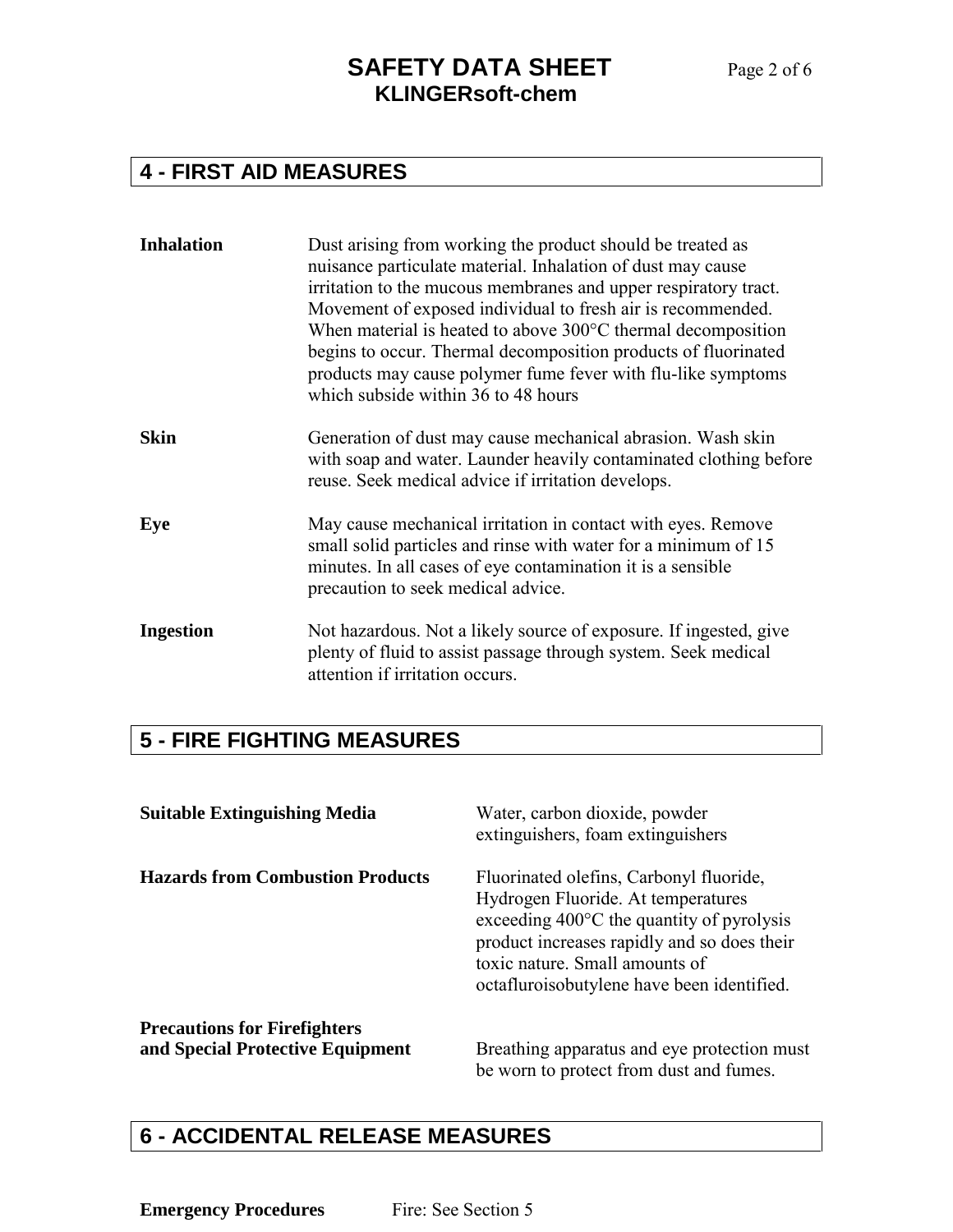## **SAFETY DATA SHEET** Page 3 of 6 **KLINGERsoft-chem**

Personal: See Section 4 Environmental: No known environmental hazards exist.

| <b>Methods and Materials for</b><br><b>Containment and Cleanup</b> | Approved vacuum cleaners with high efficiency filters<br>(HEPA) conforming to AS3544 or equivalent must be<br>used to clean areas. Spills which involve powder, dusts<br>or granules may create a slip hazard and should be<br>cleaned up immediately. Sweep up but avoid generating<br>dusts. |
|--------------------------------------------------------------------|------------------------------------------------------------------------------------------------------------------------------------------------------------------------------------------------------------------------------------------------------------------------------------------------|
| <b>Additional</b>                                                  | In the case of improper use (see Section 8) fine dust<br>may result. A dequate suction and filtering of the<br>exhaust air should be ensured.                                                                                                                                                  |

# **7 - HANDLING AND STORAGE**

| <b>Handling</b> | No special precautions necessary when handling the material in its<br>finished form However, whenever further processing of the<br>product is undertaken, potential for the generation of dust exists.<br>See Section 8.                              |
|-----------------|-------------------------------------------------------------------------------------------------------------------------------------------------------------------------------------------------------------------------------------------------------|
| <b>Storage</b>  | Store in a cool, dry, well ventilated area removed from foodstuffs.<br>Material is only flammable through the effects of intensive heat.<br>Excessive heat in the storage area may diminish the product's<br>performance in its intended application. |

# **8 - EXPOSURE CONTROLS/PERSONAL PROTECTION**

| <b>National Exposure Standards</b><br>(Time-Weighted Averages) | PTFE Dust<br>$10mg/m3$ ES-TWA<br>(Recommended - Note that PTFE has no current<br>assigned exposure standard, however as a general<br>safety precaution the above guideline may be used.)         |
|----------------------------------------------------------------|--------------------------------------------------------------------------------------------------------------------------------------------------------------------------------------------------|
| <b>Biological Limit Value</b>                                  | No Biological Limit Value allocated.                                                                                                                                                             |
| <b>Engineering Controls</b>                                    | Ensure adequate ventilation exists to maintain air<br>concentrations below exposure standards. Do not<br>inhale dust. Use localised extraction or wet methods<br>of work to control dust levels. |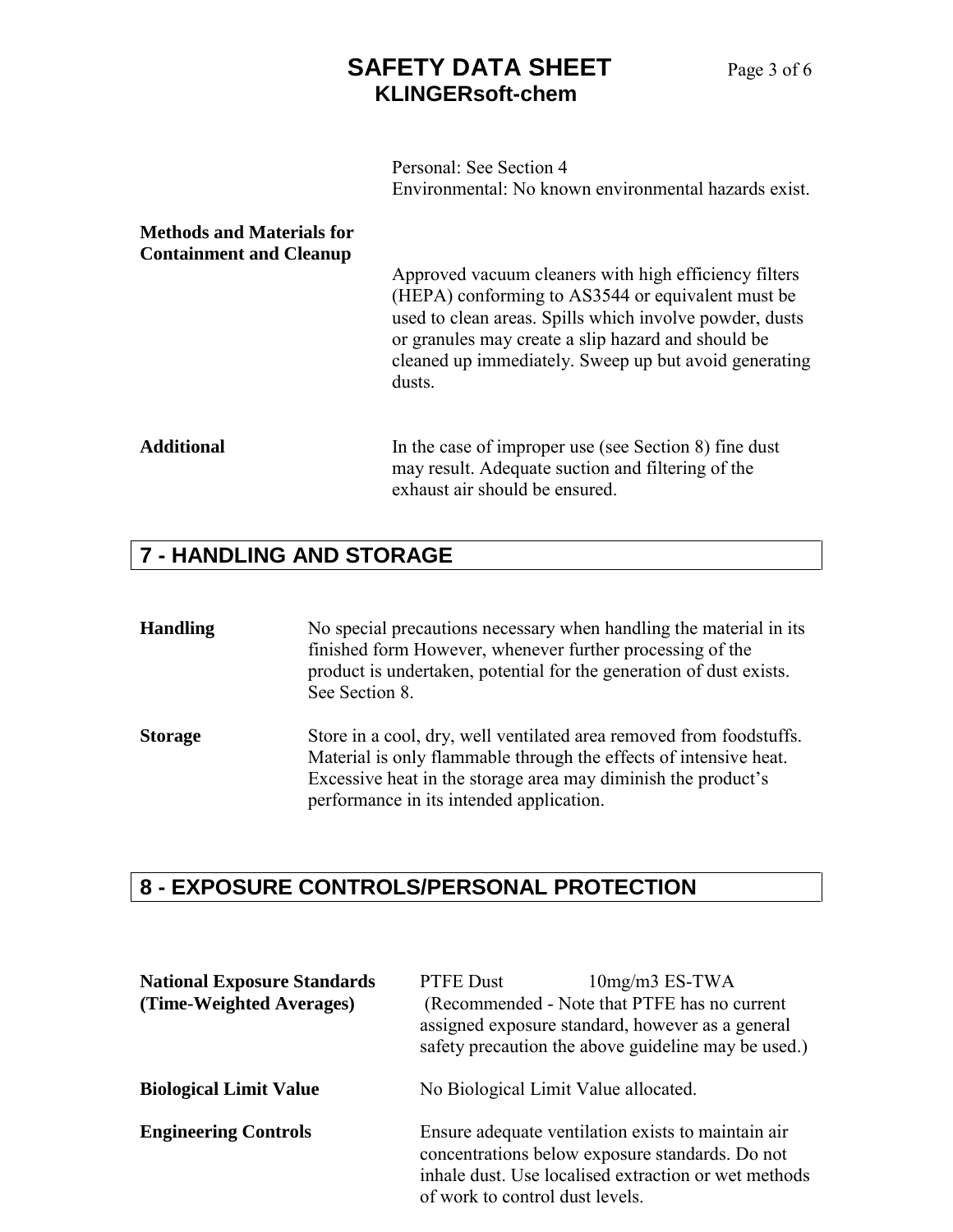### **SAFETY DATA SHEET** Page 4 of 6 **KLINGERsoft-chem**

**Personal Protective Equipment** No special precautions necessary when handling the material in its finished form. However, whenever further processing of gaskets is undertaken, the potential for the release of particulates that may cause mechanical abrasion exists. In the case of particle generation exceeding the above-noted National Exposure Standards, recommended PPE are rubber/PVC gloves, coveralls, safety glasses and a P2 particulate (AS1716 or equivalent) respirator. When removing embrittled or spent material or when high levels or dust exist a full-face class H particulate cartridge respirator or full-face positive pressure demand airline respirator (AS1716 or equivalent) is recommended. Good hygiene practices must always be maintained.

#### **9 - PHYSICAL AND CHEMICAL PROPERTIES**

| <b>Appearance</b>                          | Form:<br>Colour: | Sheets or cut gaskets<br>White |
|--------------------------------------------|------------------|--------------------------------|
| <b>Odour</b>                               | None             |                                |
| pН                                         | Not applicable   |                                |
| <b>Vapour Pressure</b>                     | Not applicable   |                                |
| <b>Vapour Density</b>                      | Not applicable   |                                |
| <b>Boiling Point/Range</b>                 | Not applicable   |                                |
| <b>Freezing/Melting Point</b>              | Not applicable   |                                |
| <b>Flashpoint</b>                          | Not-flammable    |                                |
| <b>Solubility (water)</b>                  | Insoluble        |                                |
| <b>Specific Gravity/Density</b> $0.8g/cm3$ |                  |                                |
| <b>Additional</b>                          | None             |                                |

#### **10 - STABILITY AND REACTIVITY**

**Chemical stability** Stable under intended operating conditions.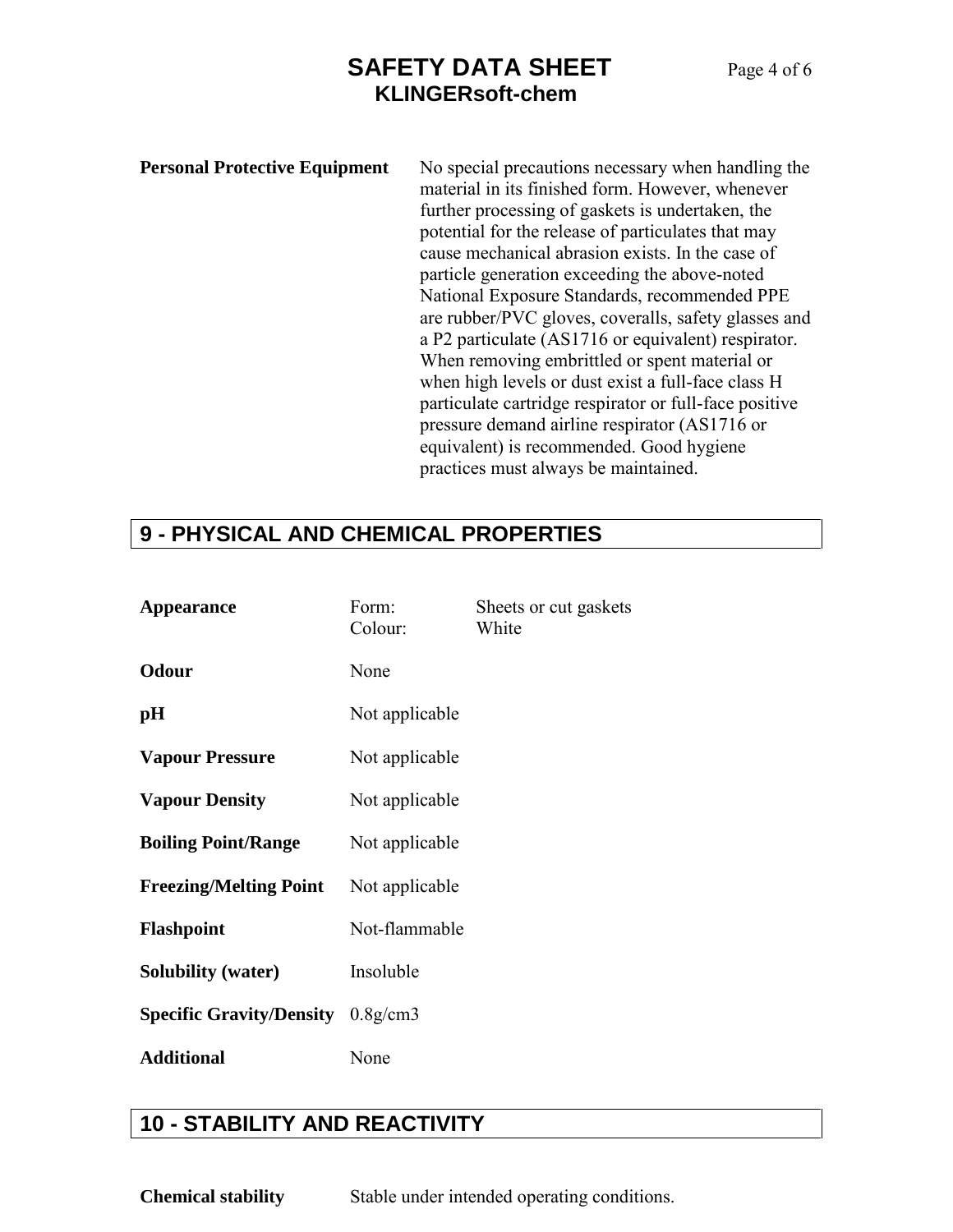## **SAFETY DATA SHEET** Page 5 of 6 **KLINGERsoft-chem**

| <b>Conditions to Avoid</b> | Not known |
|----------------------------|-----------|
|----------------------------|-----------|

**Incompatible Materials** Not known

#### **Hazardous Decomposition**

**Products** When material is heated to above 300°C thermal decomposition begins to occur. Thermal decomposition products of fluorinated products may cause polymer fume fever with flu-like symptoms which subside within 36 to 48 hours.

#### **11 - TOXICOLOGICAL INFORMATION**

The most common source of exposure is experienced when smoking cigarettes contaminated with PTFE dust.

No toxicity was observed in male/female rats when fed PTFE (up to 25%) for a period of 90 days.

Rats were implanted with PTFE. Local sarcomas were induced during this testing procedure, however this is not considered relevant under normal industrial usage. The agent is not classifiable as to its carcinogenicity to humans.

#### **12 - ECOLOGICAL INFORMATION**

| <b>Ecotoxicity</b>                   | Not known. Insoluble in water, precipitates.<br>Although inert as a finished product, avoid<br>contamination of drains or waterways to prevent<br>accumulation in the aquatic environment. |
|--------------------------------------|--------------------------------------------------------------------------------------------------------------------------------------------------------------------------------------------|
| <b>Persistence and Degradability</b> | Not known. Not biologically degradable (self-<br>classification).                                                                                                                          |
| <b>Mobility</b>                      | Not known                                                                                                                                                                                  |

## **13 - DISPOSAL CONSIDERATIONS**

| <b>Disposal Methods</b> | No special requirements exist. This is a thermoplastic           |
|-------------------------|------------------------------------------------------------------|
|                         | material, hence recycling is preferable to landfill disposal. Do |
|                         | not dispose of in an incineration system under any               |
|                         | circumstance. Local, state and federal statutory regulations     |
|                         | must be observed                                                 |